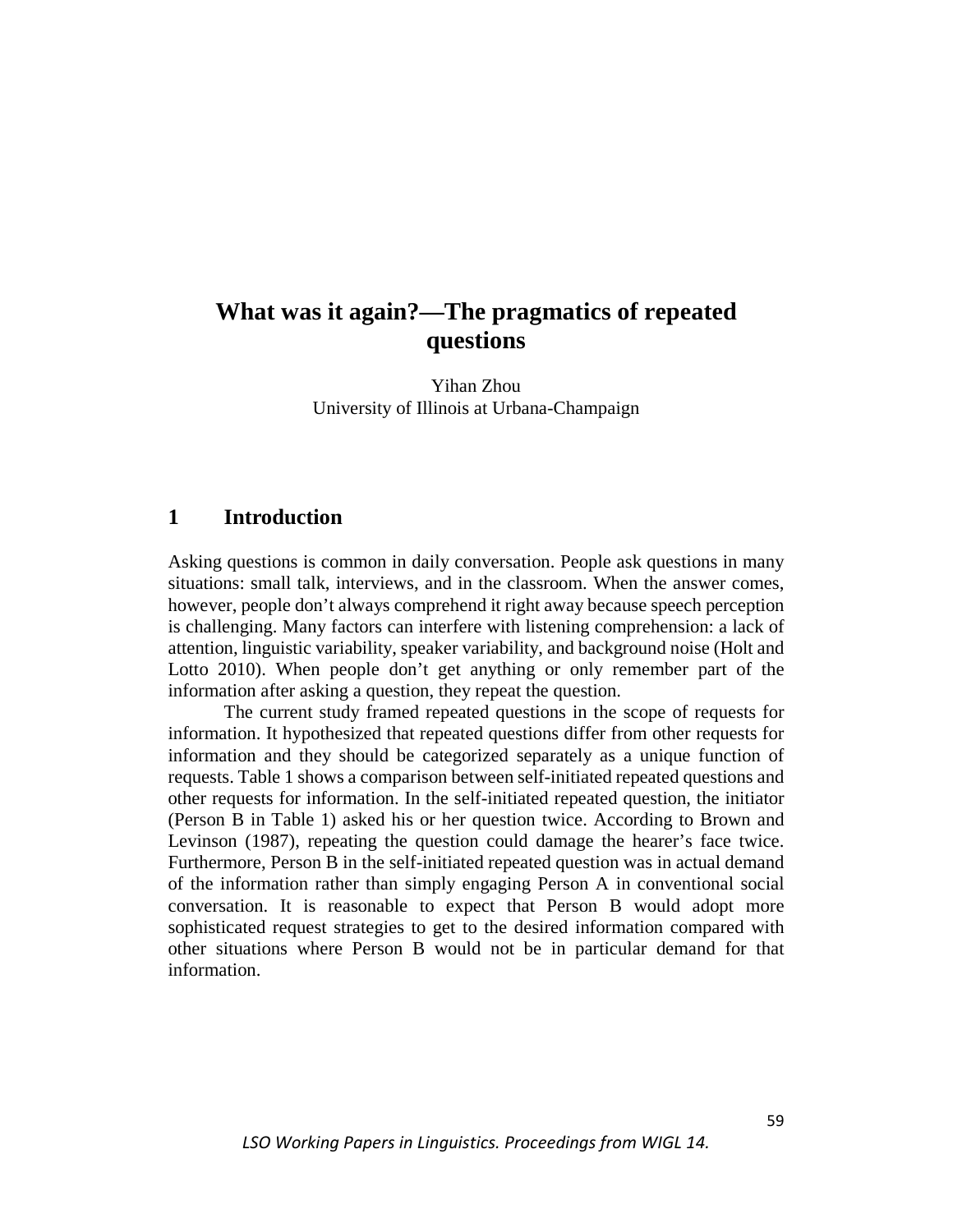| Self-initiated repeated<br>question                                                                        | Asking                                                              | Requests for clarification<br>and repetition                                                                     |
|------------------------------------------------------------------------------------------------------------|---------------------------------------------------------------------|------------------------------------------------------------------------------------------------------------------|
| B: How is UW Madison?<br>A: UW Madison is a great<br>university.<br><b>B:</b> How was UW Madison<br>again? | B: How is UW<br>Madison?<br>A: UW Madison is<br>a great university. | A: UW Madison is a great<br>university.<br>B: Can you clarify/repeat?<br>A: UW Madison is a great<br>university. |

Table 1: A comparison between repeated questions and other requests for information

## **2 Literature review**

### **2.1 Categorization of requests**

According to Searle (1969), a request is a directive speech act to make the hearer perform some actions that he or she would not do otherwise automatically.

A detailed formal categorization of requests has been proposed by Blum-Kulka and Olshtain (1984). They categorized requests by strategy types, point of view, downgraders, and upgraders.

It is also possible to categorize requests by their functions. Hassall (1999) differentiated asking (a request for information) from other requests in his study of requests in Indonesian. He proposed that requests for action and requests for information should be analyzed separately in terms of directness. Following that line, Economidou-Kogetsidis (2013) studied airplane service counter requests and categorized the requests into requests for information and requests for action. Huỳnh (2011) defined asking for clarification as a speech act, which requests the speaker to explain the meaning or intention that he or she wanted to convey. People also use requests for repetition. Leech (2014) provided some examples of using apology as requests for repetition such as "sorry", "excuse me", and "pardon", when the listener wants the speaker to repeat his or her words.

Based on the above studies, it is possible to categorize requests as requests for actions and requests for information. Requests for information include asking, requests for clarification, and requests for repetition. However, the categorization does not cover repeated questions.

### **2.2 Face-threatening theories**

According to Brown and Levinson (1987), positive face is the desire to be liked, appreciated, and approved. Negative face is the desire not to be imposed upon,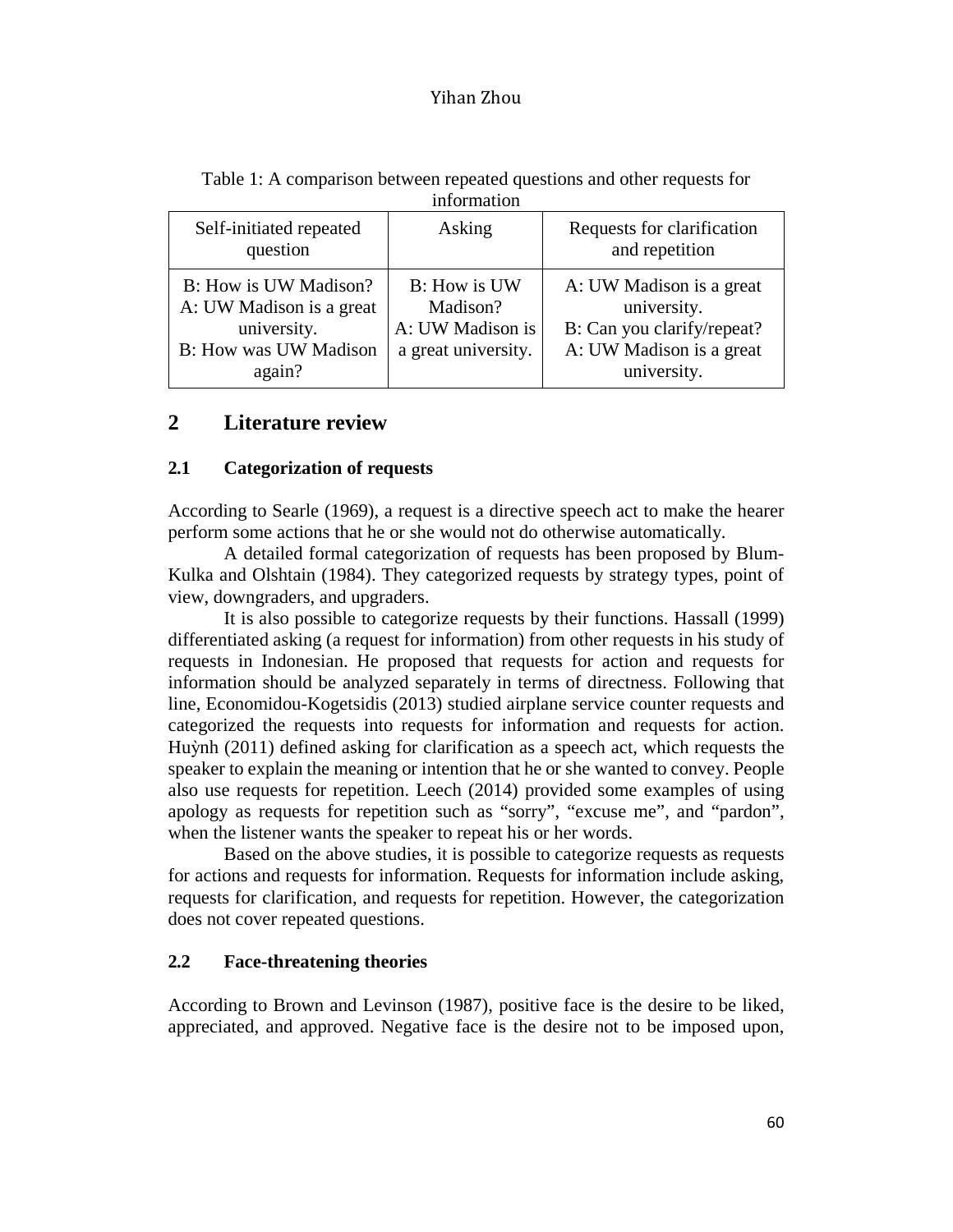intruded, or otherwise put upon. A request is a negative face-threatening act and causes possible damage to the hearer's negative face.

There are also three social factors that have an impact on face-threatening acts (Brown and Levinson 1987): power (the degree the hearer can impose his own plan at the expense of the speaker), social distance (how often do hearer and speaker interact and what they exchange), and imposition (cultural and situational ranking of the seriousness of the speech act).

### **2.3 Repeated questions**

Few studies have been done to specifically examine question repetition as a speech act. A study by Shih and Kochanski (2003) showed that when people asked for credit card numbers and telephone numbers, they sometimes would miss a few digits. Consequently, they would then ask for the numbers again with a rising intonation on what they didn't hear clearly. However, repeated questions are not limited to the scenarios of asking credit card numbers and telephone numbers.

Kasper (2006) studied repeated questions using both the speech act research approach and the conversation analysis approach. The author argued that the speech act research approach is good at identifying differences between the first question and the repeated question, while conversational analysis approach can account for the differences with the help of context. The data in Kasper's study, however, were not representative. First, the study only included two excerpts of conversation, which are not sufficient to present the overall patterns of repeated questions. Second, the repeated questions in the data were all other-initiated. In other words, the speaker repeated the question upon request by the listener. However, some repeated questions can also be self-initiated when the speaker finds it necessary to ask again. Table 1 shows an example of the self-initiated question.

### **3 Research methods**

### **3.1 Research questions and predictions**

The current study extended this scope from asking about numbers in Shih and Kochanski (2003) to asking general wh-questions. The focus of the study is the self-initiated repeated question, which is different from Kasper (2006). Selfinitiated repeated questions are used when people first ask a question and then for any number of reasons decide to repeat the question. The research questions included:

1. When people ask repeated questions, would they ask differently when asking a second time, even with the desired information remaining unchanged?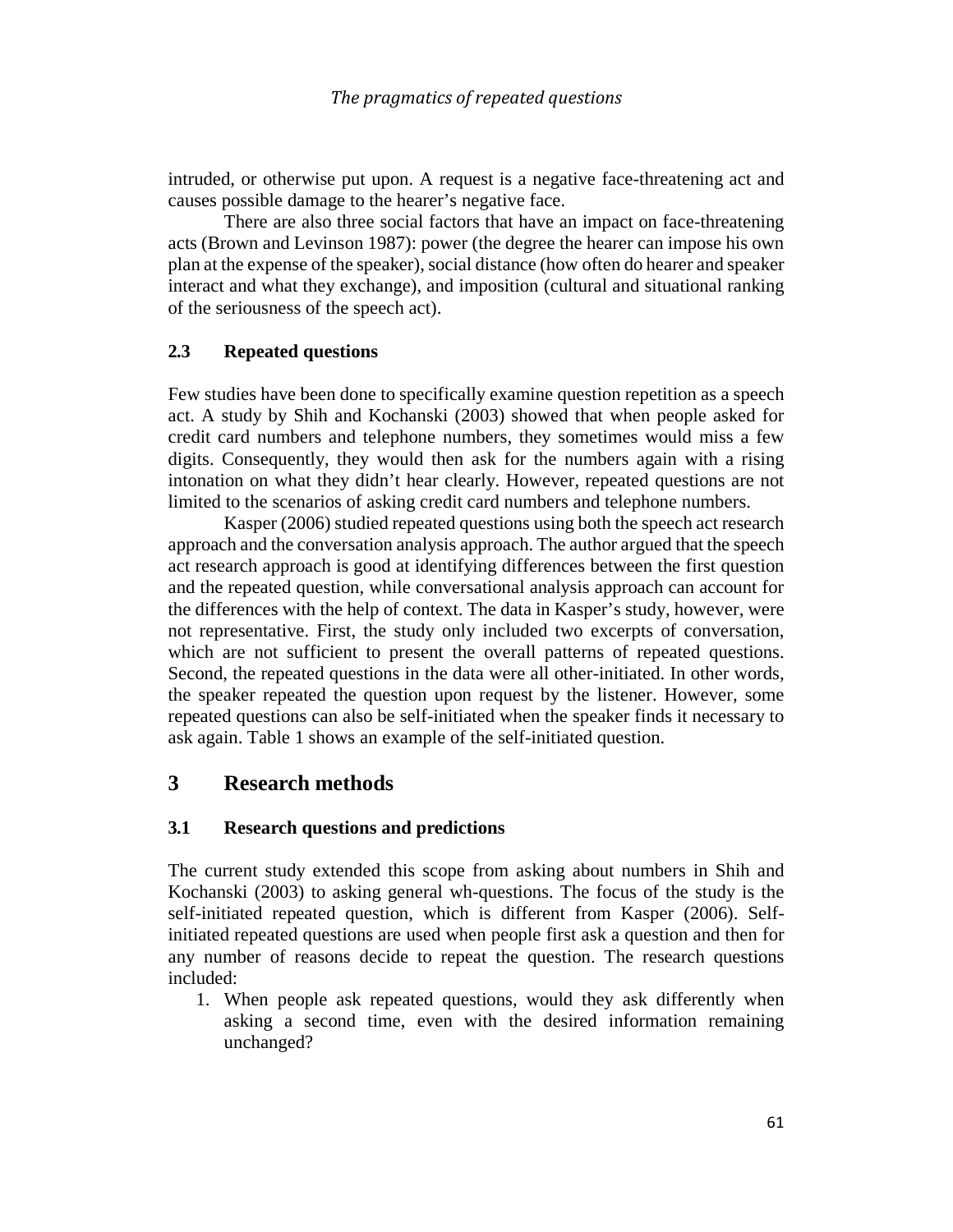- 2. If people ask the same question differently for the first time and second time, how are they different?
- 3. How imposition and power/distance affect the way people ask the question again?

Based on the politeness theory by Brown and Levinson (1987), this study predicts that:

- 1. People will use strategies in their second question to remedy the threat to the face of a listener and they will ask the second question differently from the first question.
- 2. People will more often remedy the threat to the face of a listener of higher power and greater distance (professor) than that of a listener of equal power and close distance (friend).
- 3. As for imposition conditions, people will more often remedy a threat to face when the imposition is high.

## **3.2 Participants**

Eleven native speakers of English aged 22 to 28 participated in the study (3 females, 8 males). They all were undergraduate or graduate students at a university in the United States.

### **3.3 Research design**

A written discourse completion task (WDCT) was used in the study to elicit data. In the WDCT, participants first read a description of a scenario and then wrote what they would say under the circumstances.

Following Rose (2009), there were two roles in the WDCT scenarios: a friend and a professor. The friend represented equal power and close social distance and the professor stood for higher power and greater social distance.

There were four imposition conditions. Leech (2014) pointed out that request for repetition can be caused by either the speaker or the hearer, depending on who is "at fault" for the unsuccessful communication. For example, if the hearer did not pay attention, then he is at fault. If the speaker spoke too fast, then he is at fault. The current study hypothesizes that the more the person who asks the question is at fault, the higher the imposition is. The four conditions ranked by their imposition from highest to lowest are as follows:

- 1. the person who asked forgot the answer
- 2. the person who asked didn't hear clearly
- 3. the person who answered talked too fast
- 4. the person who answered gave a wrong answer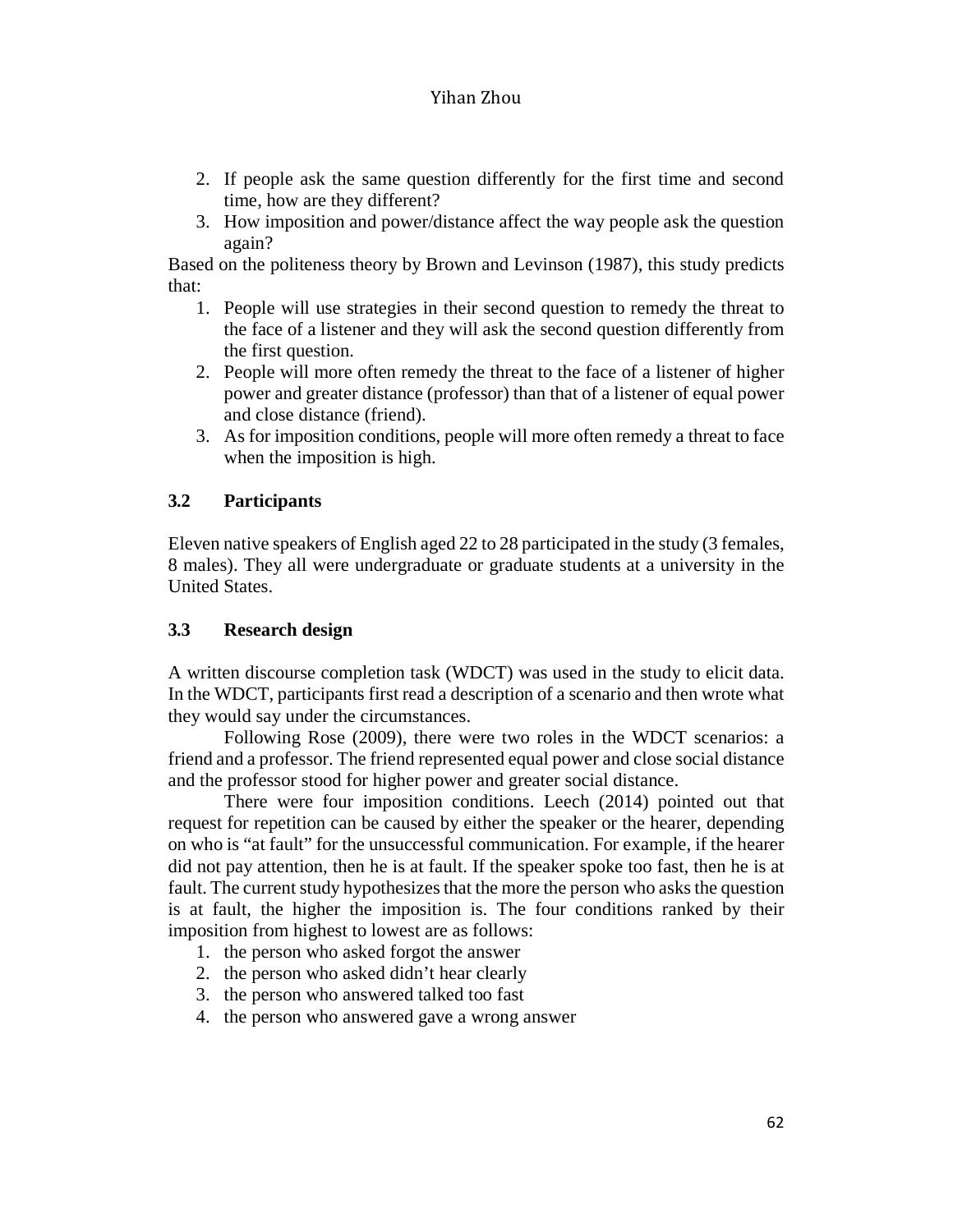There were eight scenarios in the WDCT (2 roles \* 4 conditions). In all scenarios, participants assumed the role of a college student, a role in which they all have experience. The eight scenarios included:

- 1. asking a friend who is coming to a party
- 2. asking a friend where he or she bought a snack
- 3. asking a friend what the names of some good restaurants are
- 4. asking a friend when a comedy show is
- 5. asking a professor who is in charge of a scholarship
- 6. asking a professor where a lab meeting is
- 7. asking a professor what will be covered on the mid-term
- 8. asking a professor when his or her office hours are

### **3.4 Data collection**

The WDCT used in the current study elicited participants' response twice for the same question. There were 16 questions in total (2 roles  $*$  4 conditions  $*$  asked 2 times). After each question, there was a box on the page for the participants to fill in their answers.

Participants were first cued to ask a question. Then, one of the imposition conditions was provided as a reason to prompt them to repeat the question. For example, the first question prompt was: "You want to attend the computer science lab meeting. You want to ask the professor where the meeting room is. What would you say?" The second question prompt was: "The professor said 'Edison Hall, room 2050'. Somehow, you could not remember the exact location a few seconds later. Now you want to ask again. What would you say?"

The order of the two roles (friend, professor) was counter-balanced across participants. Some participants read four friend scenarios first, others read four professor scenarios first. The four imposition conditions were randomized across the four scenarios of friend and professor.

The WDCT was sent to each participant individually in a word document format by email. Participants were encouraged to provide more than one answer for each question.

### **3.5 Data analysis**

The coding for speech acts was based on *Requests and Apologies: A Cross-Cultural Study of Speech Act Realization Patterns* (CCSARP) by Blum-Kulka and Olshtain (1989). The response to each question by participants was divided into three parts: address term(s), the head act, and adjunct(s) to the head act. "Address term" refers to name and attention-getter, "head act" refers to the indispensable speech act, and "adjuncts to the head act" is the context of the head act. In the current study, the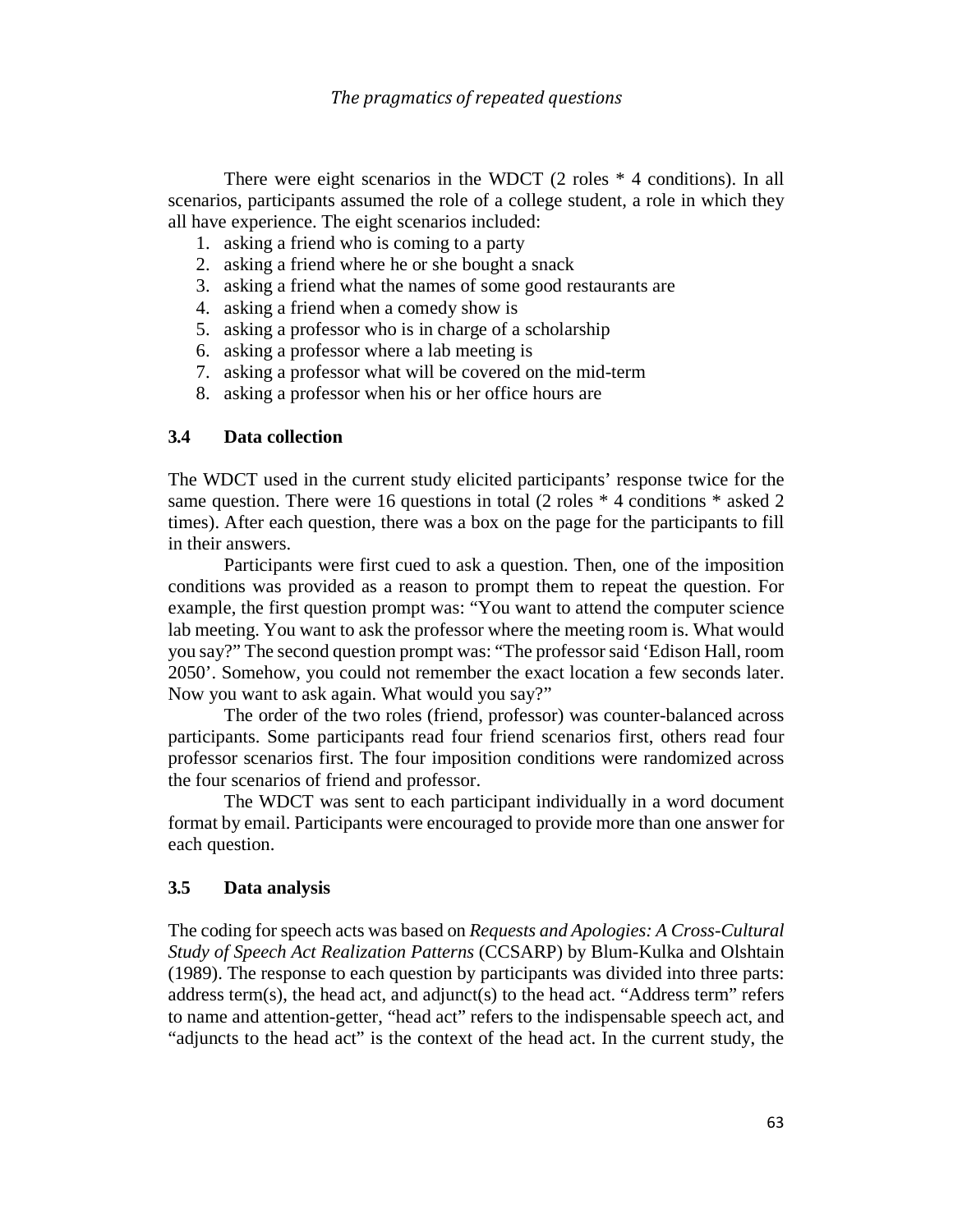head acts were categorized by question types shown in Table 2. Adjuncts were categorized as supplementary information to the head acts, such as "thanks", "compliment", "sorry", and "goal".

Hassall (1999) proposed that the directness of requests for information should be analyzed differently from other requests. He defined a direct question as a question that only asks for information. Questions that ask for anything other than information are indirect. However, this definition cannot distinguish directness in the current study because all the utterances asked for information. Therefore, the definition was modified, focusing on formal characteristics instead of functional characteristics.

In order to define directness here, questions were first divided into six types by form. Since the scenarios in the current study always prompted a wh-question, it is reasonable to regard wh-questions as direct questions. However, embedded questions with a wh-word in the subordinate clauses are generally considered as indirect. Therefore, direct questions here were defined as questions that contain whwords in the main clause and all other questions are considered indirect. Table 2 presents the categorization of questions.

In summary, all utterances were analyzed in terms of address terms, head act, adjunct(s), and directness. Table 3 shows a sample of coding in a scenario of asking a friend where she bought a snack.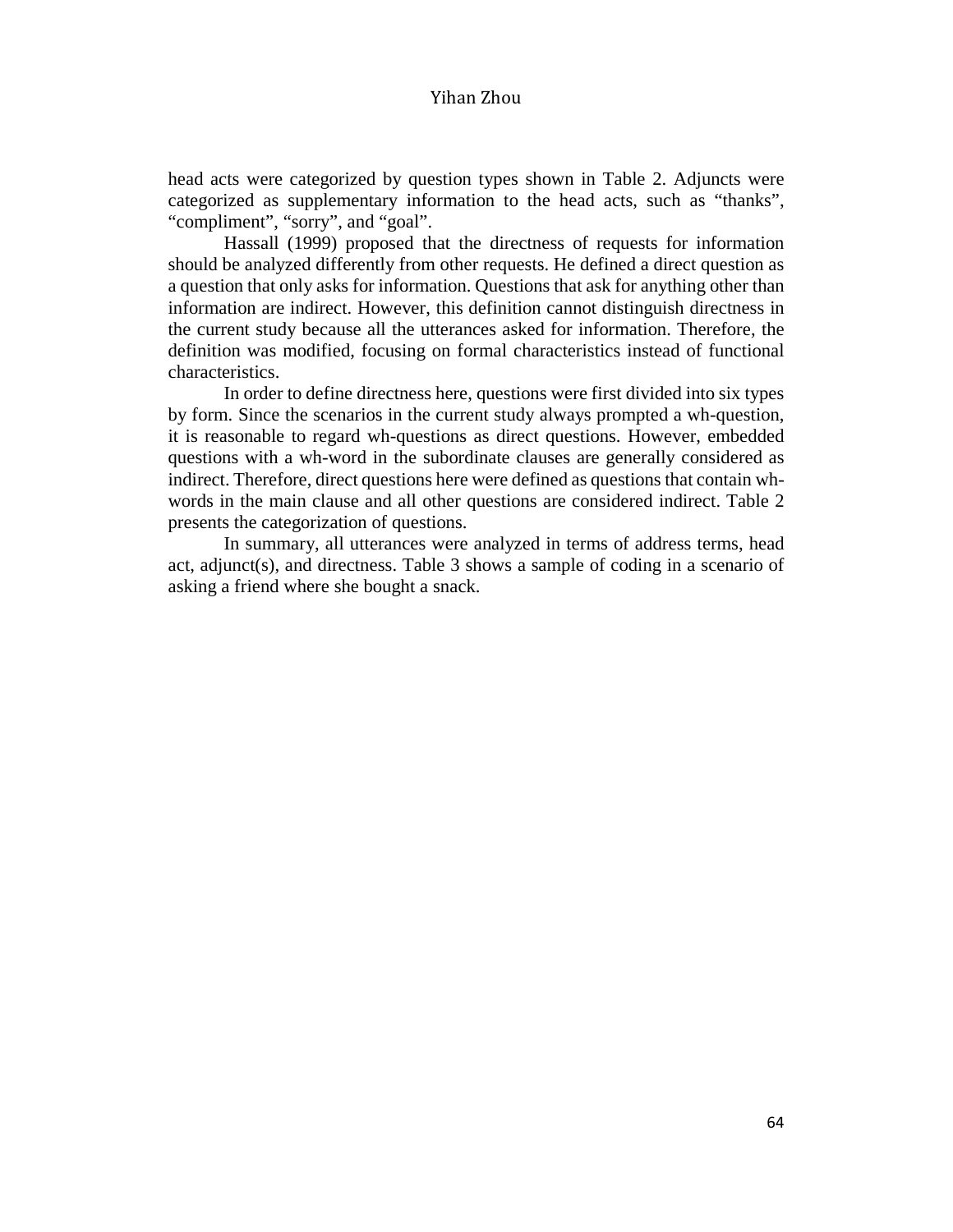| Question types           | Definition                                                                      | Example in the<br>data                  | <b>Directness</b> |
|--------------------------|---------------------------------------------------------------------------------|-----------------------------------------|-------------------|
| Wh-question              | Contains wh-words in the<br>main clause                                         | "When is your<br>office hour?"          | Direct            |
| Yes/no<br>question       | Begins with an auxiliary<br>verb and can be answered<br>by "Yes" or "No"        | "Are you available"<br>on Tuesday?"     | Indirect          |
| Tag question             | Contains a declarative<br>sentence and a tag at the<br>end                      | "Tuesday 10am,<br>right?"               | Indirect          |
| Confirmatory<br>question | Contains part of the<br>answer and is used to<br>confirm the complete<br>answer | "Office hour is"<br>Tuesday ?"          | Indirect          |
| Rhetorical<br>question   | Used to express opinion<br>rather than asking for<br>information                | "Don't we have<br>class on Tuesday?"    | Indirect          |
| Embedded<br>question     | Contains wh-words<br>embedded in a subordinate<br>clause                        | "I wonder when is<br>your office hour?" | Indirect          |

Table 2: Categorization of questions

Table 3: A sample of coding the data

|        | Utterances       | Address | Head act | Adjuncts   | Directness |
|--------|------------------|---------|----------|------------|------------|
| First  | "Amy, these are  | Amy     | Wh-      | Compliment | Direct     |
| time   | great! Where did |         | question |            |            |
|        | you get them?"   |         |          |            |            |
| Second | "Slow down.      |         | Wh-      | Request to | Direct     |
| time   | What store was   |         | question | slow down  |            |
|        | that?"           |         |          |            |            |

## **4 Results and discussion**

The research aims to answer three research questions: 1. Do people ask the repeated questions differently from their original questions? 2. If so, how are the repeated questions different from the original questions? 3. How imposition and power/distance affect the repeated question?

In order to answer the first and second research question, the current study compared the directness, head acts, and adjuncts in the first questions and the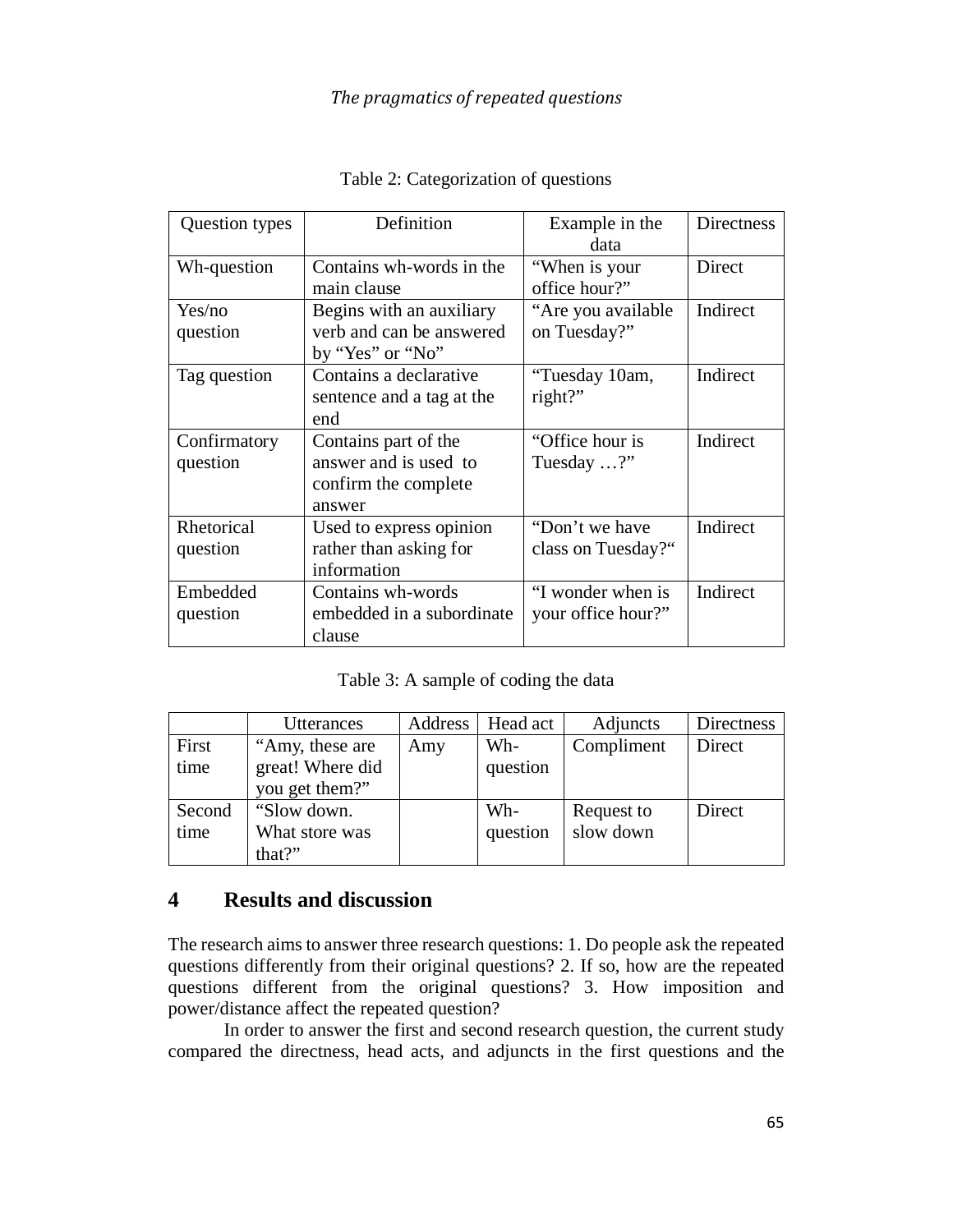second questions. Common strategies in the second questions were also identified. To provide evidence for the third research question, the directness, head acts, and adjuncts in different roles and imposition conditions were compared.

The numbers in all the following tables represent the numbers of the occurrences of an item. The percentages in the parentheses are the proportions that the item accounts for. All the percentages were rounded to integers.

### **4.1 Are the first question and second question different?**

Table 4 shows the numbers and percentages of the direct questions and indirect questions in the first questions and second questions. Speaking of directness, there were more direct questions than indirect questions in the first questions. In the second questions, direct and indirect questions were almost equal.

Table 5 shows three major head acts and adjuncts in the first questions and second questions. With regard to head acts, participants used wh-questions most frequently both in the first questions and the second questions. Participants used requests in both the first and second questions, but they used more requests in the second questions. Yes/no questions were only used in the first question, while rhetorical questions were only present in the second question. However, the adjuncts were totally different for the two questions. When asking the first questions, participants tended to provide a goal (what they need the information for), a compliment, and appreciation. However, in the second questions, participants often expressed apology, gave an excuse, and asked the speaker to slow down.

Despite requesting the same information, participants asked the two questions differently. The second questions contained more requests, apologies and excuses, and were more indirect. According to Brown and Levinson (1987), indirectness can minimize the threat to the hearers' face. These results confirm the prediction that asking questions is face-threatening and repeating the questions is more face-threatening. Therefore, people modify their second question to make it less face-threatening.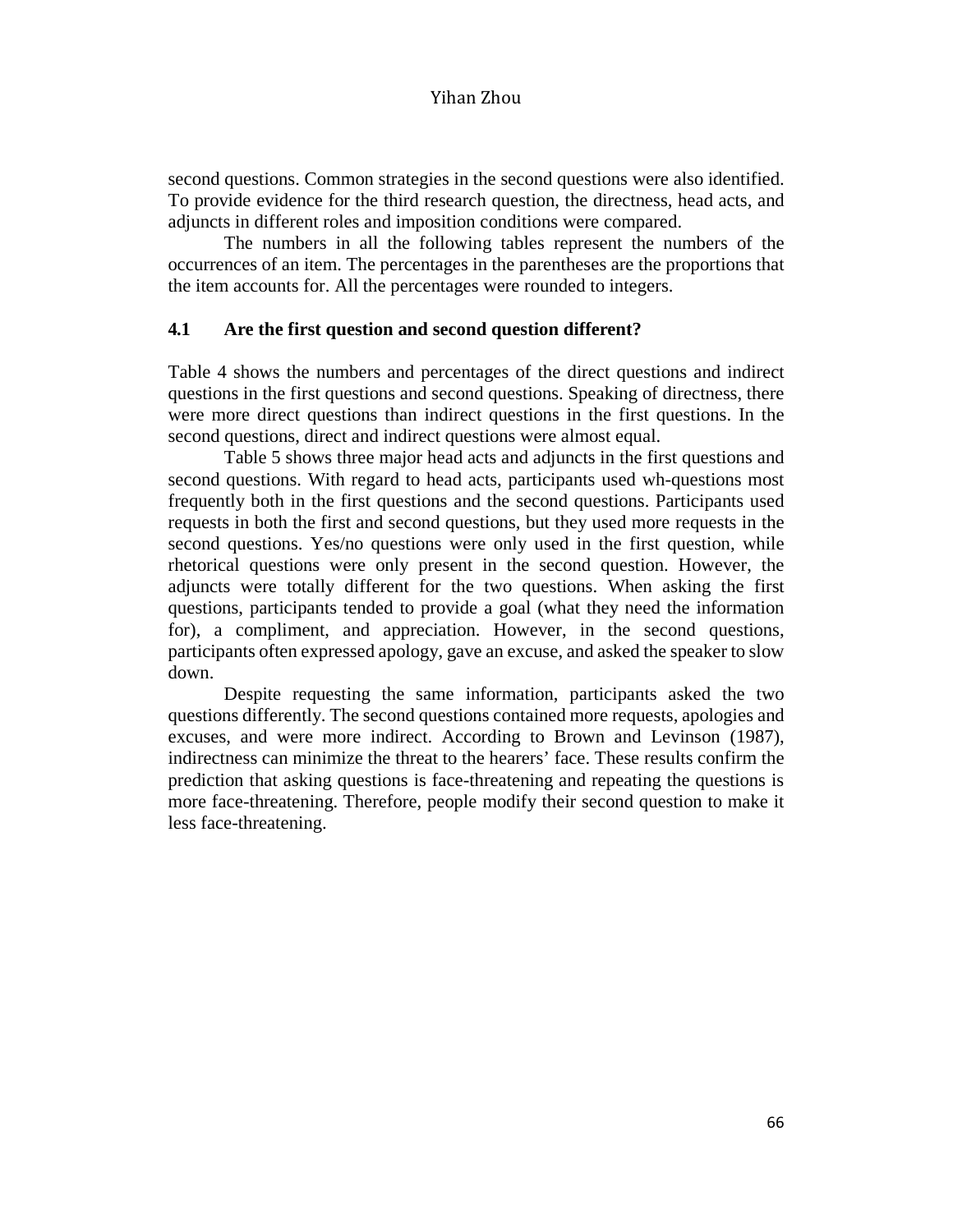| Directness                            |               | First question   Second question |
|---------------------------------------|---------------|----------------------------------|
| Direct questions                      | $172(67.9\%)$ | 49(49%)                          |
| Indirect questions $\vert$ 34 (32.1%) |               | 51 (51%)                         |

Table 4: Directness in first questions and second questions

| Table 5: Major head acts and adjuncts in first questions and second questions |  |  |
|-------------------------------------------------------------------------------|--|--|
|                                                                               |  |  |

| Head acts       | First question  | Wh-question              | 73 (67.5%) |
|-----------------|-----------------|--------------------------|------------|
|                 |                 | Yes/no question          | 16 (15%)   |
|                 |                 | Request                  | 10 (9%)    |
|                 | Second question | Wh-question              | 47 (46%)   |
|                 |                 | Request                  | 27 (26%)   |
|                 |                 | Rhetorical question      | $10(10\%)$ |
| <b>Adjuncts</b> | First question  | Goal                     | 19 (49%)   |
|                 |                 | Compliment               | 15 (38%)   |
|                 |                 | Thank                    | 2(5%)      |
|                 | Second question | Apology                  | 39 (32%)   |
|                 |                 | Excuse                   | 27(22%)    |
|                 |                 | Wait, hold on, slow down | 16 (13%)   |

### **4.2 What strategies are used in the second questions?**

Table 6 shows the six most frequent combinations of head acts and adjuncts. As shown in Table 6, the head acts in the second questions alternated between whquestions and requests. The adjuncts in the second questions were usually apologies and excuses.

The results show that participants used apologies and excuses most frequently in adjuncts to remedy the threat to the listener's face. Expressions of thanks and excuses are negative face-threatening acts and cause damage to the speaker's face. Apologies are positive face-threatening acts and cause damage to the speaker's face. In addition, the participants could not prevent the second facethreating act because they had to ask the question again. Therefore, they adopted a threat-to-threat strategy. While causing threats to listeners' face, they also caused damage to their own face. In this way, the face-threatening effect was remedied.

However, participants sometimes also used bare wh-questions without any adjunct. For example, in a friend scenario, one participant wrote: "Where did you buy these? They're so good" (first question) and "Where?" (second question). In a professor scenario, one participant replied: "Hey. I'm trying to find and apply for some scholarships. Who should I go to for that?" (first question) and "What's the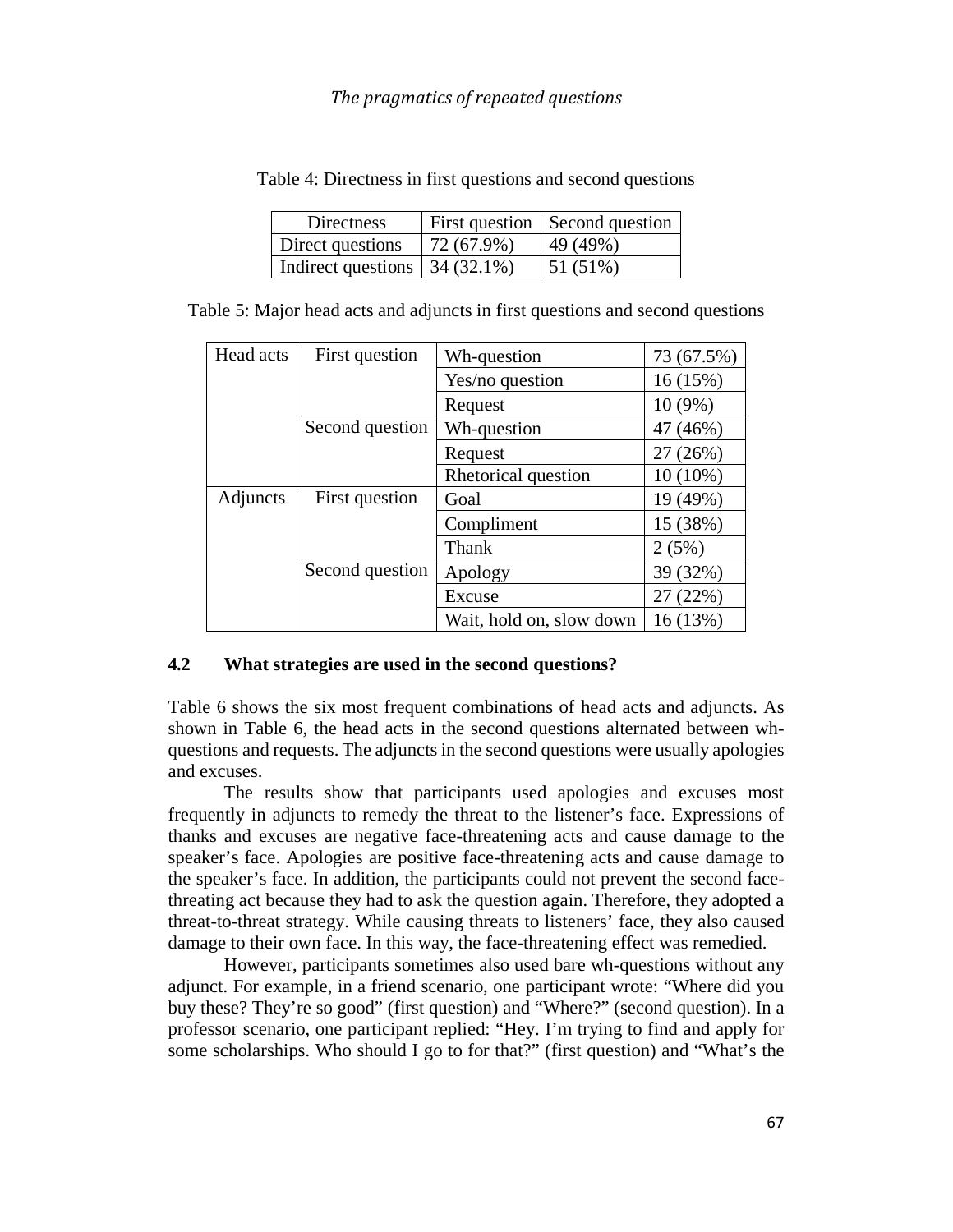name again?" (second question). This is an atypical pattern because there was no difference between the first and second question.

| Wh-question $+$ apology         | $9(9\%)$ |
|---------------------------------|----------|
| Wh-question $+$ apology, excuse | 6(6%)    |
| $Request + apology$             | 5(5%)    |
| Wh-question $+$ excuse          | 4(4%)    |
| Wh-question                     | 4(4%)    |
| Request                         | 4(4%)    |
| Total patterns                  | 102      |

Table 6: Common patterns in the second questions

#### **4.3 How power/distance affect the second questions**

Table 7 shows the numbers and percentages of direct questions and indirect questions in friend and professor scenarios. The percentages of direct questions and indirect questions are the opposite for friend and professor scenarios. Participants tended to be direct in a friend scenario and be indirect in a professor scenario.

Table 8 presents the numbers and percentages of three major head acts and adjuncts in friend and professor scenarios. Wh-questions and requests were used in both scenarios. However, more wh-questions were used in friend scenarios, whereas more requests were used in professor scenarios. In addition, rhetorical questions were used only in friend scenarios while confirmatory questions were used only in professor scenarios. As for adjuncts, both scenarios contained apologies and excuses. However, in friend scenarios, requests to slow down were used, but appreciation was expressed in professor scenarios.

More requests were used when speaking to a professor, but there was no difference in adjuncts between professors and friends. The results also confirm the prediction that people will more often remedy the threat to face of a person with higher power and greater distance (a professor) than of a person with equal power and close distance (a friend).

Table 7: Directness in friend and professor scenarios

| Directness         | Friend               | Professor |
|--------------------|----------------------|-----------|
| Direct questions   | $34(67%)$   15 (30%) |           |
| Indirect questions | 17(33%)              | 34 (70%)  |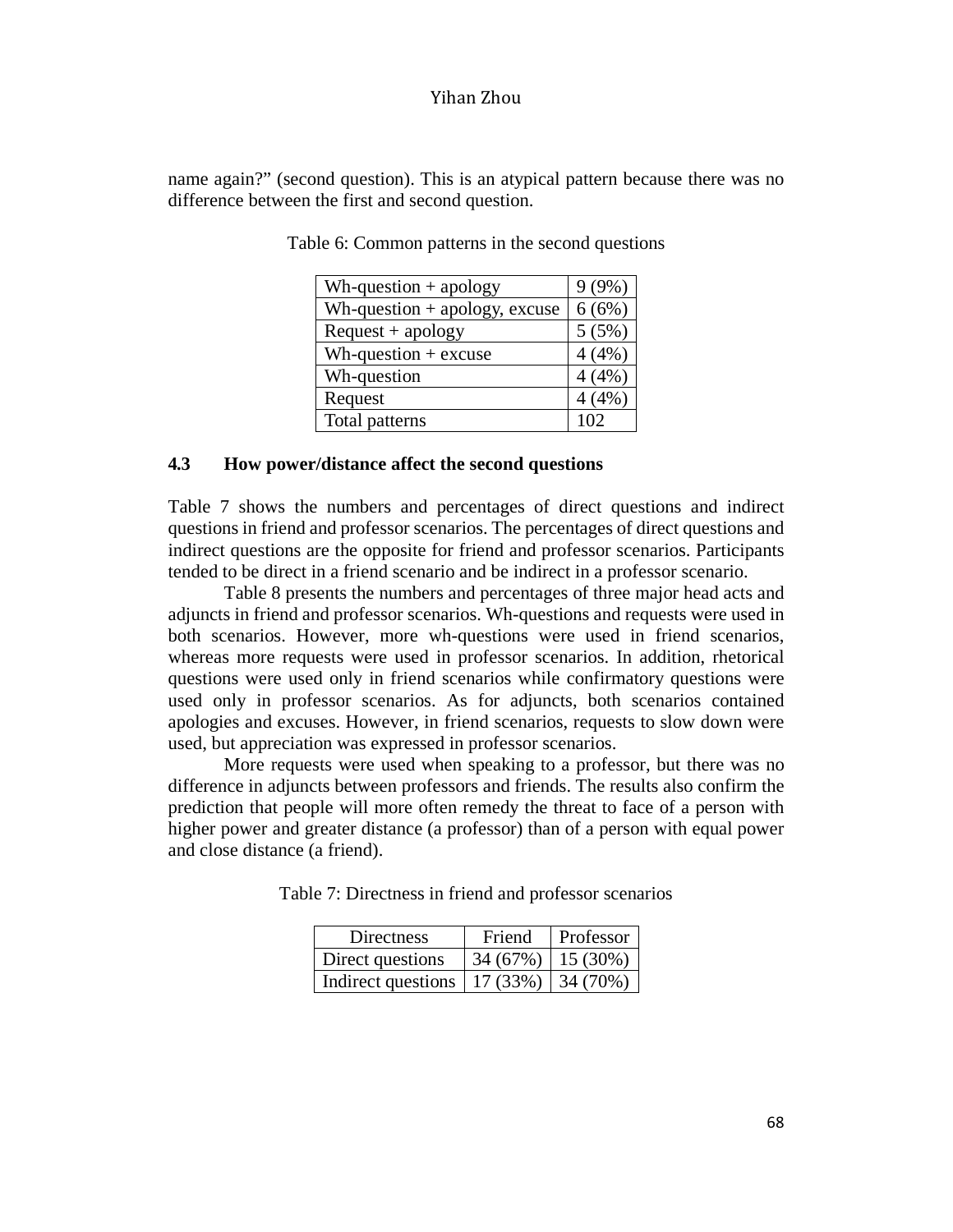| Head acts | Friend    | Wh-question              | 32 (62%)  |
|-----------|-----------|--------------------------|-----------|
|           |           | Request                  | 11(21%)   |
|           |           | Rhetorical question      | $5(10\%)$ |
|           | Professor | Request                  | 16 (33%)  |
|           |           | Wh-question              | 15 (31%)  |
|           |           | Confirmatory question    | 7(14%)    |
| Adjuncts  | Friend    | Apology                  | 18 (27%)  |
|           |           | Excuse                   | 16(24%)   |
|           |           | Wait, hold on, slow down | 15 (23%)  |
|           | Professor | Apology                  | 21 (38%)  |
|           |           | Excuse                   | 11 (20%)  |
|           |           | Thank                    | 7(13%)    |

Table 8: Major head acts and adjuncts in friend and professor scenarios

### **4.4 How imposition conditions affect the second questions**

In Table 9, Table 10, and Table 11, the label "forgot" stands for "the person who asked forgot the answer", "unclear" means "the person who asked didn't hear clearly", "too fast" represents "the person who answered talked too fast", and "mistake" refers to "the person who answered gave an wrong answer". Table 9 shows the numbers and percentages of direct and indirect questions in four imposition conditions. Table 10 shows the numbers and percentages of three major head acts in four imposition conditions. Table 11 shows the numbers and percentages of three major adjuncts in four imposition conditions.

In general, the patterns of "I forgot", "I didn't hear clearly", and "the person who answered talked too fast" were similar, while the pattern of "the person gives a wrong answer" was different.

In terms of directness, the conditions of "forgot", "unclear", and "too fast" had more direct questions, while the condition of "mistake" had more indirect questions. As for head act, in the conditions of "forgot", "unclear", and "too fast", participants used wh-questions and requests more frequently. However, under the condition of "mistake", participants used rhetorical questions more often. With regard to adjuncts, people also more often said "wait" and employed apologies and excuses in the conditions of "forgot", "unclear", and "too fast". However, people tended to provide evidence, ask yes/no questions, and express appreciation more frequently in the condition of "mistake".

The differences in the above paragraph indicate that the person at fault is an important factor in phrasing the second question. People evaluate who is at fault for failed communication. When the speaker gave a wrong answer, the participants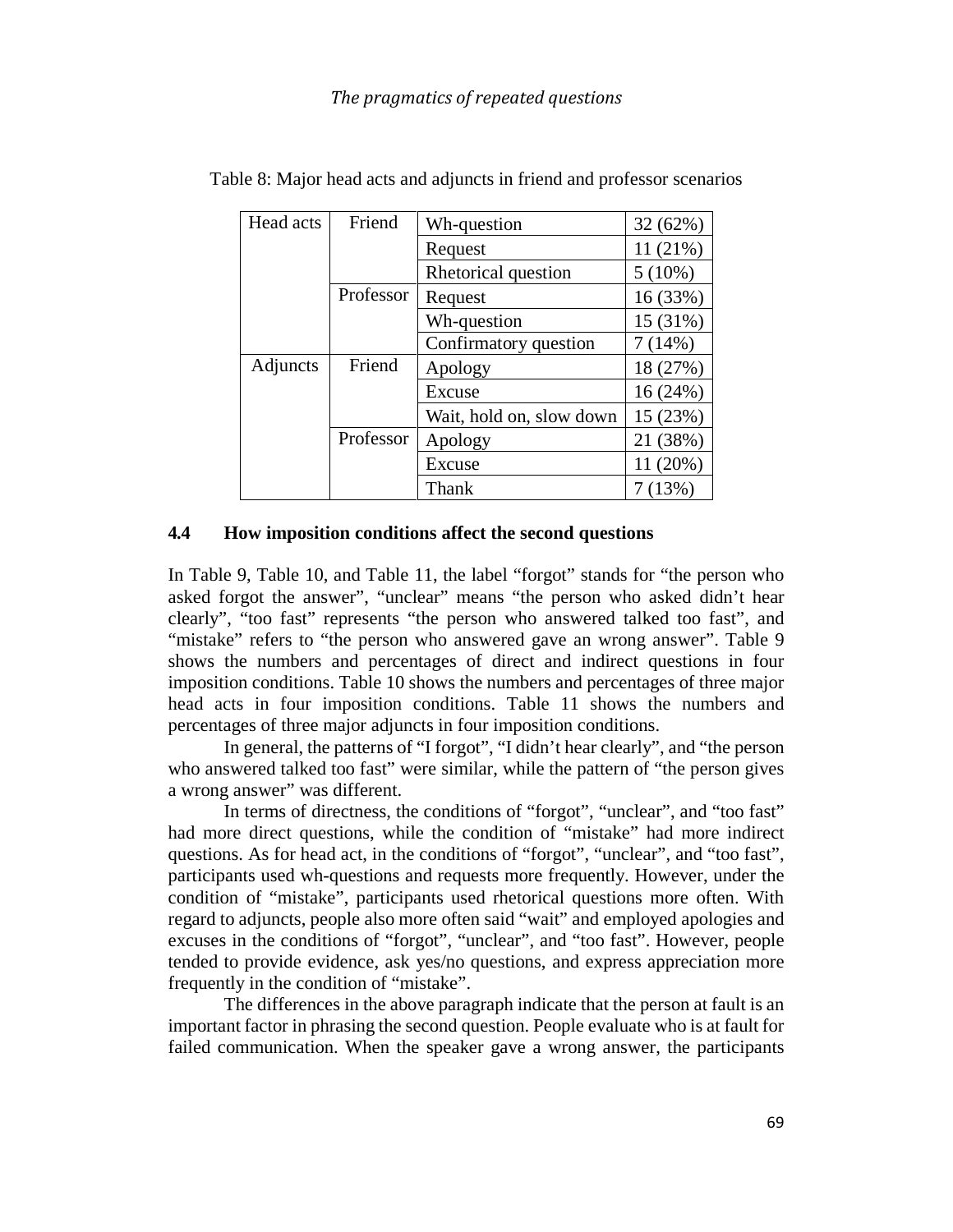didn't use apologies and excuses in their second question. In other cases, however, they apologized and gave an excuse to reduce the face-threatening effect. Therefore, these findings confirms the prediction that people will more often remedy the threat to face when they are at fault compared with when the person who answers the question is at fault.

| Directness                                         | Forgot                              | Unclear | Too fast | Mistake         |
|----------------------------------------------------|-------------------------------------|---------|----------|-----------------|
| Direct questions                                   | $14(58\%)$ 17 (63%) 16 (67%) 2 (4%) |         |          |                 |
| Indirect questions   10 (42%)   10 (27%)   8 (33%) |                                     |         |          | $\mid$ 23 (92%) |

Table 9: Directness in four imposition conditions

| Forgot      |                | Unclear |      | Too fast    | Mistake |          |      |
|-------------|----------------|---------|------|-------------|---------|----------|------|
|             | 14             | Wh-     | 15   |             | 16      | Rhetoric | 9    |
| Wh-         | 56%            | questio | 56%  | Wh-         | (67%    | al       | 36%  |
| question    |                | n       |      | question    |         | question |      |
|             | 9              |         | 10   |             | 6       |          | 4    |
|             | 36%            | Reques  | 37%  |             | (25%    | Yes/no   | (16% |
| Request     |                |         |      | Request     |         | question |      |
|             |                | Yes/no  |      |             |         |          |      |
| Confirmato  | $\overline{2}$ | questio |      | Confirmato  |         |          | (12% |
| ry question | $(8\%)$        | n       | (4%) | ry question | $(4\%)$ | Negation |      |
| Total       | 25             | Total   | 27   | Total       | 24      | Total    | 25   |

Table 10: Major head acts in four imposition conditions

Table 11: Major adjuncts in four imposition conditions

| Forgot  |          | Unclear |          | Too fast  |                | Mistake  |          |
|---------|----------|---------|----------|-----------|----------------|----------|----------|
|         | 11       |         | 14       |           | 12             |          |          |
| Apology | 38%)     | Apology | (39%)    | Apology   | (35%)          | Evidence | (25%)    |
|         |          |         |          |           | 8              | Yes/no   |          |
| Excuse  | (24%)    | Excuse  | $(31\%)$ | Excuse    | (24%           | question | $(15\%)$ |
|         | 4        |         |          | Hold on,  | $\overline{A}$ |          |          |
| Wait    | $(14\%)$ | Wait    | $(8\%)$  | slow down | $(12\%)$       | Thank    | $(10\%)$ |
| Total   | 29       | Total   | 36       | Total     | 34             | Total    | 20       |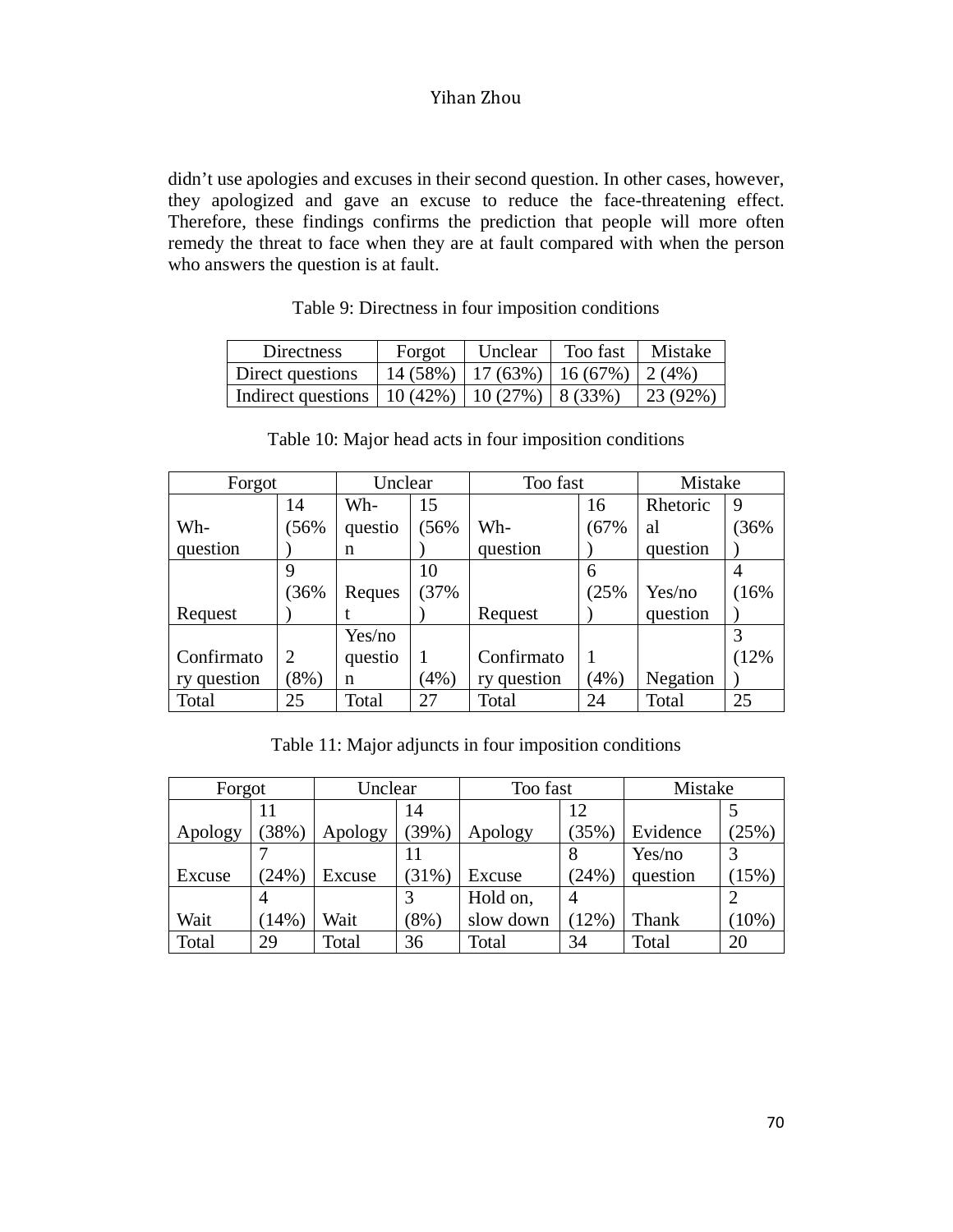### **4.5 Limitations and future study**

Although the written discourse completion task (WDCT) has been widely used in pragmatics research, the method has some limitations. WDCTs only tell us what the participants think they will say, rather than what they will say in reality. In addition, WDCTs cannot capture phonological clues such as intonation. In the future, studies can be done with different research methods such as an oral discourse completion task, interviews, and role plays. Moreover, future studies can explore repeated questions in different languages and cultures.

## **5 Conclusion**

The current study investigated self-initiated repeated questions in English. When people have to ask the same question for a second time, they tend to ask the question differently. The second questions contain more requests, apologies and excuses, and are more indirect. In addition, people tend to use apologies and excuses to mitigate the threat to the listener's face. However, there were also a few atypical cases when the second questions are in the exact form as the first questions. The degree of power/distance and imposition can affect the way people repeat the questions. More requests were used when speaking to a professor, but there was not difference in adjuncts between professors and friends. This shows that people will more often remedy the threat to face of a person with higher power and greater distance (professor) than that of a person with equal power and closer distance (friend). People will also evaluate who is at fault for unsuccessful communication. They will more often remedy the threat to face when they are at fault compared with when the person who answers the question is at fault.

### **References**

- Blum-Kulka, Shoshana, & Elite Olshtain. 1984. Requests and apologies: a cross cultural study of speech act realization patterns. *Applied Linguistics* 5(3):196-213.
- Brown, Penelope, & Stephen Levinson. 1987. *Politeness: Some universals in language usage*. Cambridge: Cambridge University Press.
- Economidou-Kogetsidis, Maria. 2013. Strategies, modification and perspective in native speakers' requests: A comparison of WDCT and naturally occurring requests. *Journal of Pragmatics*, 53:21-38.
- Hassall, Tim. 1999. Request strategies in Indonesian. *Pragmatics* 9(4):585-606.
- Holt, Lori, & Andrew Lotto. 2010. Speech perception as categorization. *Attention, Perception & Psychophysics,* 72(5):1218-1227.